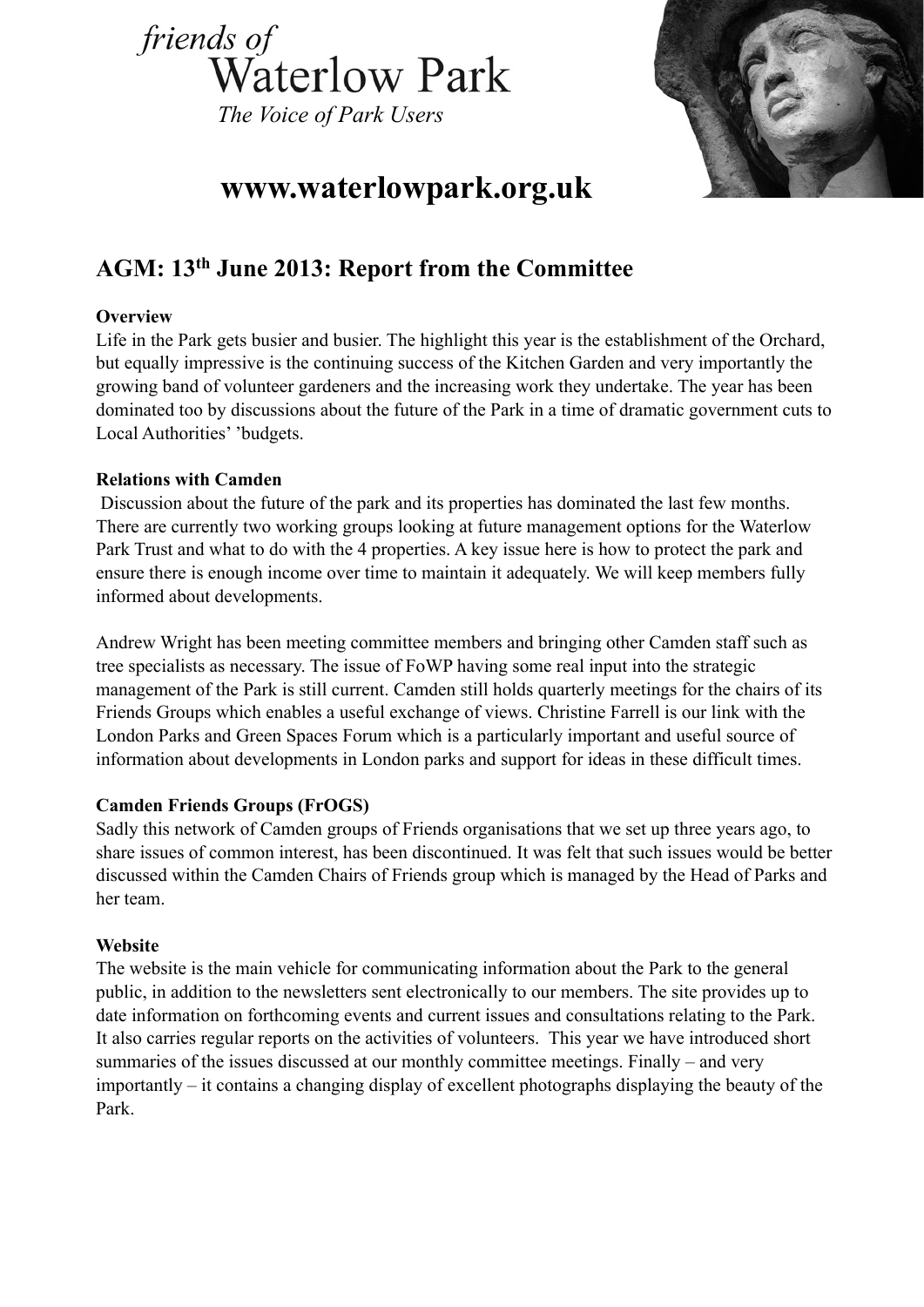# **Horticulture and volunteering**

In 2012 our horticultural officer Patricia Walby began a well- attended volunteering session each Thursday between April and November. The horticultural year began with the design and replanting of the Sensory Border flanking the Lauderdale Tea Lawn and ended with the

re-planting of a proportion of the rose circle with every volunteer who had worked with us during the year being invited to choose and plant a rose in their name. We also held a successful fund raising plant sale in June and a bulb sale in September. We are holding another plant sale again this Saturday at the Highgate Fair.

Since April, we have replanted the upper terraces on the Lauderdale lawn and have secured a grant from the Municipal Parks and Gardens Association to replant the circle around the Waterlow sundial. This will happen over the next month. Discussions are also going on with Camden to returf the Lauderdale tea lawn in the Autumn to return it to its former glory and to repair and reinstate the urns along the terraces. Spinning off from the weekly volunteering is the organising of coach trips to famous gardens for the local community. This is proving very popular and has generated many new members. We expect to offer four trips this year. More trips will be organised next year. Also next year there are plans afoot for a lecture series on getting to grips with your garden. Anyone wishing to volunteer can talk to Patricia after the meeting or get her details from the noticeboards in the Park. Everybody is welcome.

# **The Community Orchard**

Since the project was floated at last year's AGM, your committee has put in a great deal of work – co-ordinating with the London Orchard Project (LOP) and Camden – to make the Community Orchard a reality. Over £700 was raised from Park Users, and Camden contributed the costs of testing the soil for contamination (which gave us a clean bill of health). On February 28 our volunteers, joined by Cllrs Valerie Leach and Tulip Siddiq (and pupils from St John's School, Holloway) planted thirteen trees: Discovery, Saturn, Core Blimey, Red Windsor, Greensleeves and Tydeman's Late Orange Apples; a Concorde Pear; a John Dowie Crab Apple; a Merryweather Damson; a Tomcot Apricot; a Czar Plum; an Old Green Gage and a Morello Cherry.

While we are not expecting fruit for a few years, we have had handsome displays of blossom and the Orchard volunteers give each tree 15-20 litres of water per week to make sure that they thrive. The LOP is providing training and support for our Orchard Leaders. The Orchard has its own web-site at [www.waterlowparkorchard.org.uk](http://www.waterlowparkorchard.org.uk) and occasionally tweets @WaterlowPkOrchd

# **Kitchen Garden**

Since Camden restored the Waterlow Kitchen Garden in 2011, it has flourished. There are 10 plots, each managed by a different local organisation including two schools, Age Matters, , the Friends of Waterlow Park, the Whittington Hospital and five local gardening groups. During the Spring and Summer months, all the plots grow a different of range herbs, vegetables and flowers. Last year and this, we were invited to join in the London –wide, Open Squares weekend in June. **This year we had 220 visitors to the garden for this event**. We have also agreed to take over the management of the communal areas of the Kitchen Garden. This involves plot representatives meeting three times a year, to make any decisions required. We are helped in this by a Camden Park Ranger.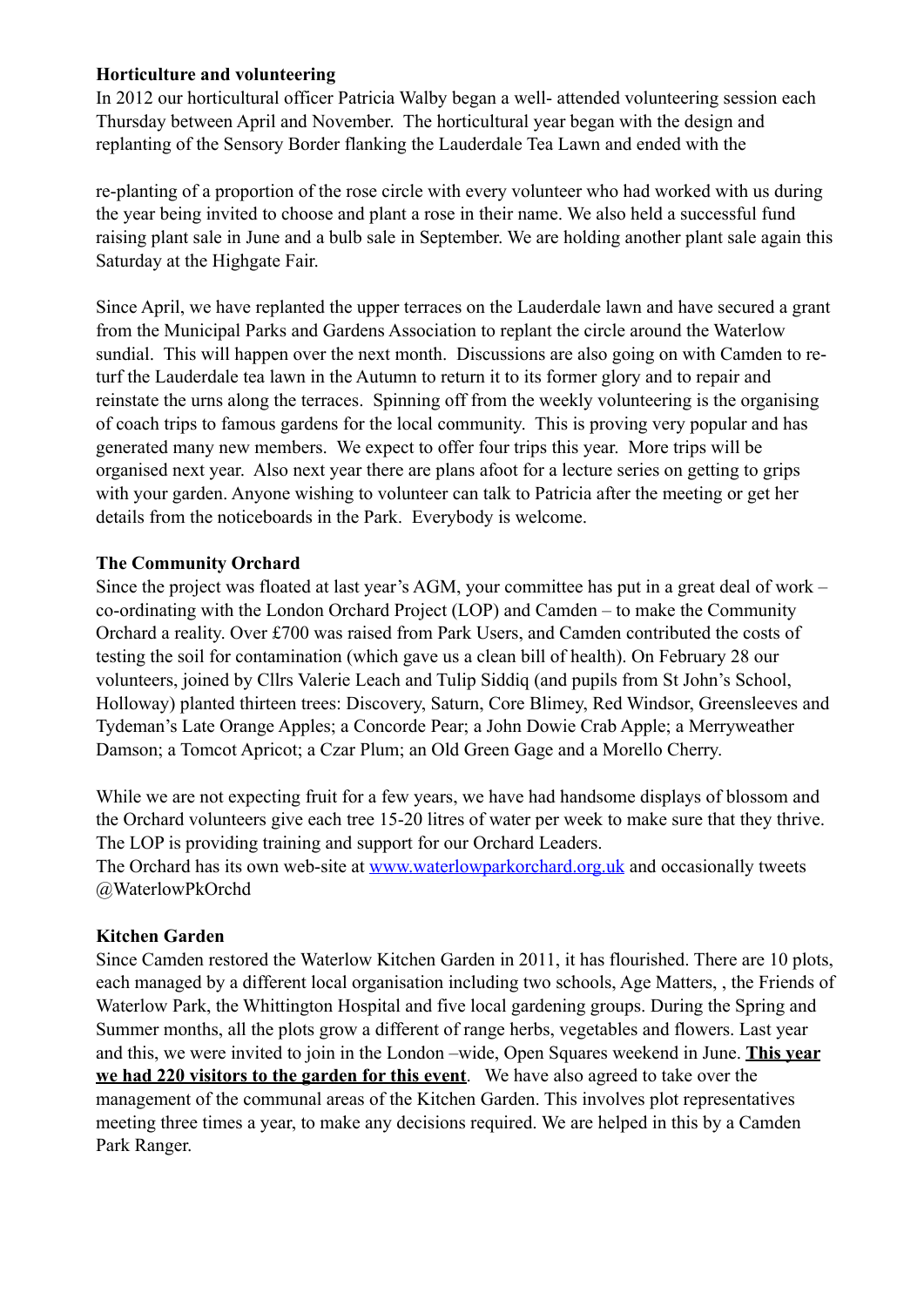The Garden is surrounded by a high yew hedge and offers a unique area of calm. So far there has been no vandalism and people using the park often wander into the garden and enjoy seeing people working on their plots and the general air of community.

#### **Trees and Views**

The Friends of Waterlow Park have been working with Camden to develop plans for trees that frame the unique views we are so lucky to enjoy. Some tree planting during the year has been reviewed and adjusted to maintain views for future generations. The Spring of 2013 has seen significant work by the tree department with both pruning and the removal of some trees where they have died or are in poor health and may present a risk if left unattended. Unfortunately a mature Ginkgo was felled opposite the Kitchen Garden. A meeting on site did consider the reasons for this carefully, and the work went ahead largely on safety grounds. There will be some further work, principally in the autumn.

# **Wildlife**

The hard winter may have had an impact on wildlife, but on the ponds at least there are many young waterfowl. Bird boxes were cleaned out at the start of the year ready for the nesting season. An owl has been spotted nesting in a hollow high in the copper beech by the octagonal shelter, and in at least one site blue-tits have decided that if bats are not using the all the boxes provided for them they may as well take up residence. There was a discussion some months ago with the London Bee-Keepers Association about the possibility of siting an educational apiary near the top pond. A new Nature Conservation Officer, Caroline Birchall is now in post in Camden and is looking at this along with many other issues. The Friends have met with her in the Park and hope to develop ideas for wildlife in collaboration with her in the coming year.

# **Memories of the Park**

Our website and public events continue to generate enquiries and information about the history of Waterlow Park going back 50 years and more. This ranges from childhood memories of enjoying the park to hearing from people who worked in the park many years ago or even lived with a park keeper father in one of the lodges.

2014 will mark the 125th anniversary of Sir Sydney Waterlow's gift of Lauderdale House, the extensive gardens and the 2 lodges to the people of London in 1889.The intention is to work with Lauderdale House and the HLSI (Highgate Literary & Scientific Institution) to make available a range of oral and visual material covering this period in an exhibition and on the web.

# **Events**

As a small committee, FOWP lacks the resources to mount major events and is also conscious of the preference of many park users for relaxation and tranquillity. There are already throughout the year occasions when the Park is used by outside organizations or individuals, and Lauderdale House offers a varied programme of activities. We have therefore concentrated on ensuring that the Park is represented in appropriate local or London-wide events, such as the Highgate Fair and the London Parks and Garden Trust Open Squares weekend in June, when visitors to the Kitchen Garden are welcomed by volunteers and provided with information. For a number of years we have also offered occasional trails and activities for children and other visitors during the school holidays. These are well received but this year have been thwarted by the weather. However our recent "trail", despite poor weather, was joined by some very enthusiastic children and adults. The other role of the Friends is to comment on applications for events in the Park which are proposed